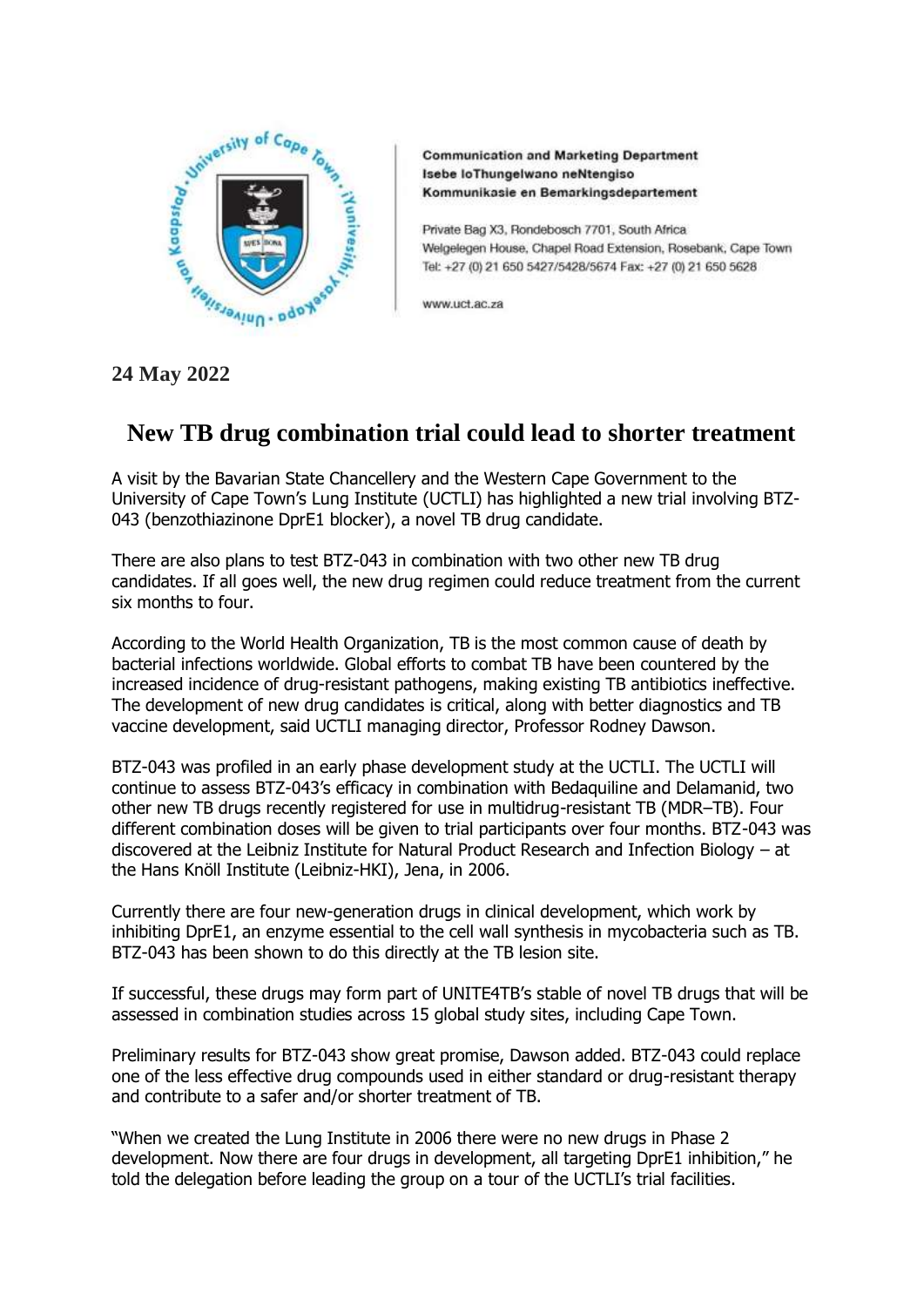However, more facilities are needed to accelerate TB drug development globally, he noted. The world's response to the COVID-19 pandemic has shown what could be achieved in less than a year – with the right backing and will. Figures released by the Treatment Action Campaign (2021), showed that in only 11 months in 2020, US\$104 billion  $(\text{R1.63 trillion})$ was spent on COVID-19, compared with just US\$642 million ( $\sim$ R10.87 billion) spent on TB.

"Within three months of COVID-19 there was a massive mobilisation of global medical and research energy towards finding a solution," said Dawson. "Within a year we saw new COVID-19 diagnostics, a new PCR test (polymerase chain reaction) to detect genetic material, and new COVID-19 treatments, followed by the development of vaccines.

"We're quite frustrated in TB circles because we've been working on finding a TB vaccine for the past 10 to 15 years." In South Africa and many other developing countries with high prevalence of TB, many of the treatment challenges lie in the way TB presents itself. It is an indolent disease of poverty, said Dawson.

"Patients die quietly at home, out of sight, in rural areas. Ninety-eight percent of TB deaths are in marginalised communities where resources are few, socio-economic conditions are poor and levels of violence high."

Collaborations are vital, an important point for government to note, he said. The message is: support networks such as UNITE4TB, ACTG, TBTC and the EDCTP.

"Fortunately, an organisation such as UNITE4TB, a collaboration between multiple groups across the globe, has resulted in a large, (in this instance) mainly European-driven initiative with very good funding. It aims to pull networks, big pharma and academic institutions together to take these new compounds and provide baseline funding to move them through development."

The development study for the BTZ-043 Cape Town study was funded by the Bavarian Government and PanACEA.

Story by Helen Swingler, UCT News